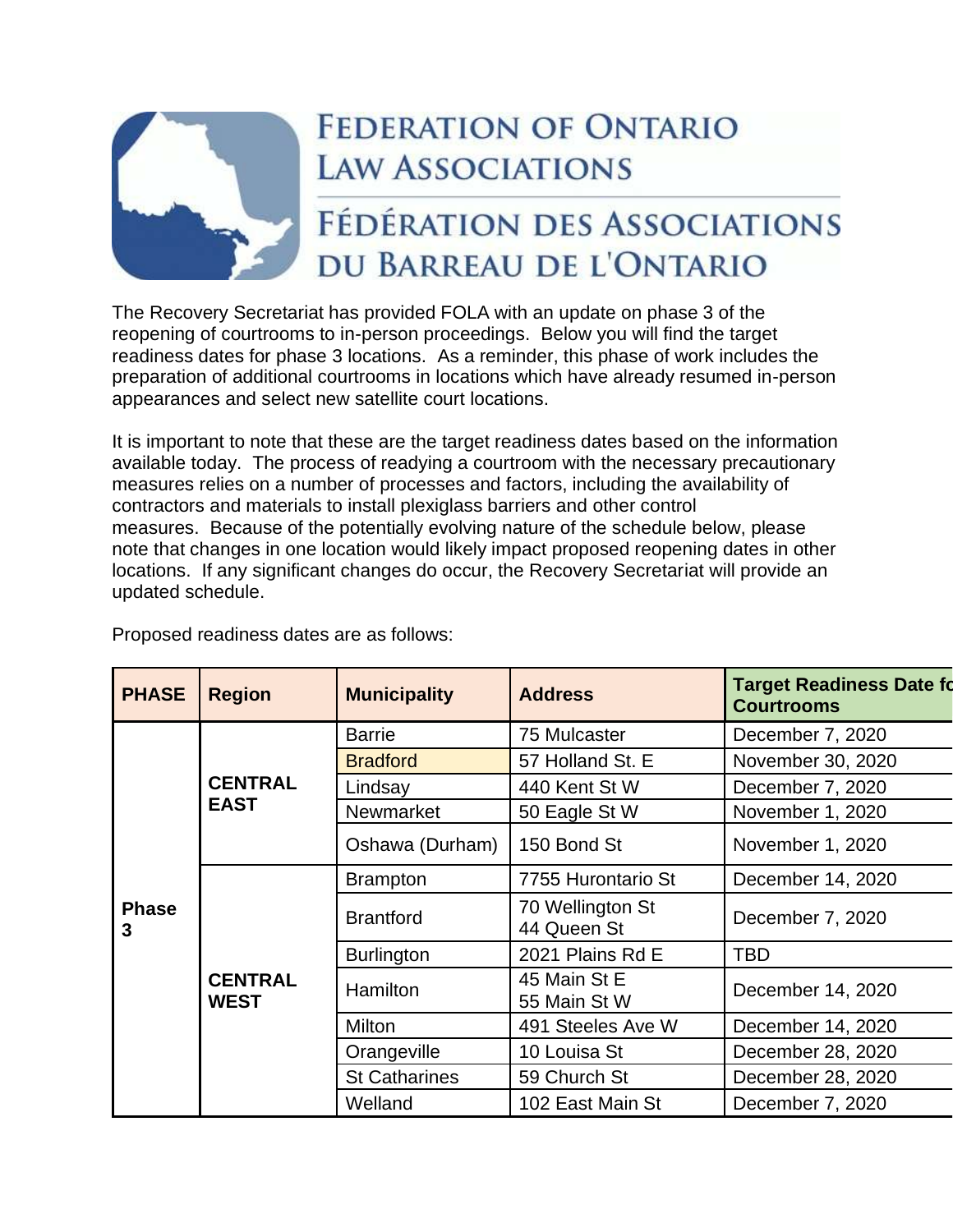|                  | Alexandria                     | 110 Main St. N                                     | November 30, 2020 |  |
|------------------|--------------------------------|----------------------------------------------------|-------------------|--|
|                  | Belleville (Quinte)            | 15 Bridge St W                                     | December 7, 2020  |  |
|                  | Cornwall                       | 29 Second St W                                     | December 7, 2020  |  |
| <b>EAST</b>      | Kingston                       | 5 Court St<br>279 Wellington St<br>469 Montreal St | December 7, 2020  |  |
|                  | Ottawa                         | 161 Elgin St                                       | November 1, 2020  |  |
|                  | Pembroke                       | 297 Pembroke St E                                  | December 7, 2020  |  |
|                  | <b>Picton</b>                  | 67 King St                                         | November 30, 2020 |  |
|                  | <b>Elliot Lake</b>             | 200 Ontario St                                     | November 30, 2020 |  |
|                  | <b>Kirkland Lake</b>           | 140 Government Rd                                  | November 30, 2020 |  |
| <b>NORTH</b>     | North Bay                      | 360 Plouffe St                                     | December 7, 2020  |  |
| <b>EAST</b>      | <b>SS Marie</b>                | 426 Queen St E                                     | December 14, 2020 |  |
|                  | Sudbury                        | 155 Elm St<br>159 Cedar St                         | November 1, 2020  |  |
|                  | <b>Red Lake</b>                | 115 Howey St.                                      | November 30, 2020 |  |
| <b>NORTHWEST</b> | <b>Sioux Lookout</b>           | 18 Fourth Ave. N                                   | November 30, 2020 |  |
|                  | <b>Thunder Bay</b>             | 125 Brodie St N                                    | <b>TBD</b>        |  |
|                  | Toronto                        | 1000 Finch Ave W                                   | December 14, 2020 |  |
|                  | Toronto                        | 130 Queen St W                                     | December 14, 2020 |  |
|                  | Toronto                        | 1911 Eglinton Ave E                                | December 21, 2020 |  |
|                  | Toronto                        | 2201 Finch Ave W                                   | December 14, 2020 |  |
|                  | Toronto                        | 311 Jarvis St                                      | December 21, 2020 |  |
| <b>TORONTO</b>   | Toronto                        | 330 University Ave                                 | December 14, 2020 |  |
|                  | Toronto                        | 361 University Ave                                 | December 14, 2020 |  |
|                  | Toronto                        | 393 University Ave                                 | December 21, 2020 |  |
|                  | Toronto                        | 444 Yonge St                                       | December 21, 2020 |  |
|                  | Toronto                        | 45/47 Sheppard Ave E                               | December 21, 2020 |  |
|                  | Toronto                        | 60 Queen St W                                      | December 21, 2020 |  |
|                  | Chatham                        | 425 Grand Ave                                      | December 28, 2020 |  |
|                  | Guelph                         | 36 Wyndham St S<br>74 Woolwich St                  | November 1, 2020  |  |
| <b>WEST</b>      | Kitchener<br>(Waterloo Region) | 85 Frederick St                                    | December 14, 2020 |  |
|                  | London                         | 80 Dundas St                                       | December 14, 2020 |  |
|                  | Owen Sound                     | 611 9 <sup>th</sup> Ave E                          | December 28, 2020 |  |
|                  | Sarnia                         | 700 Christina St N                                 | December 28, 2020 |  |